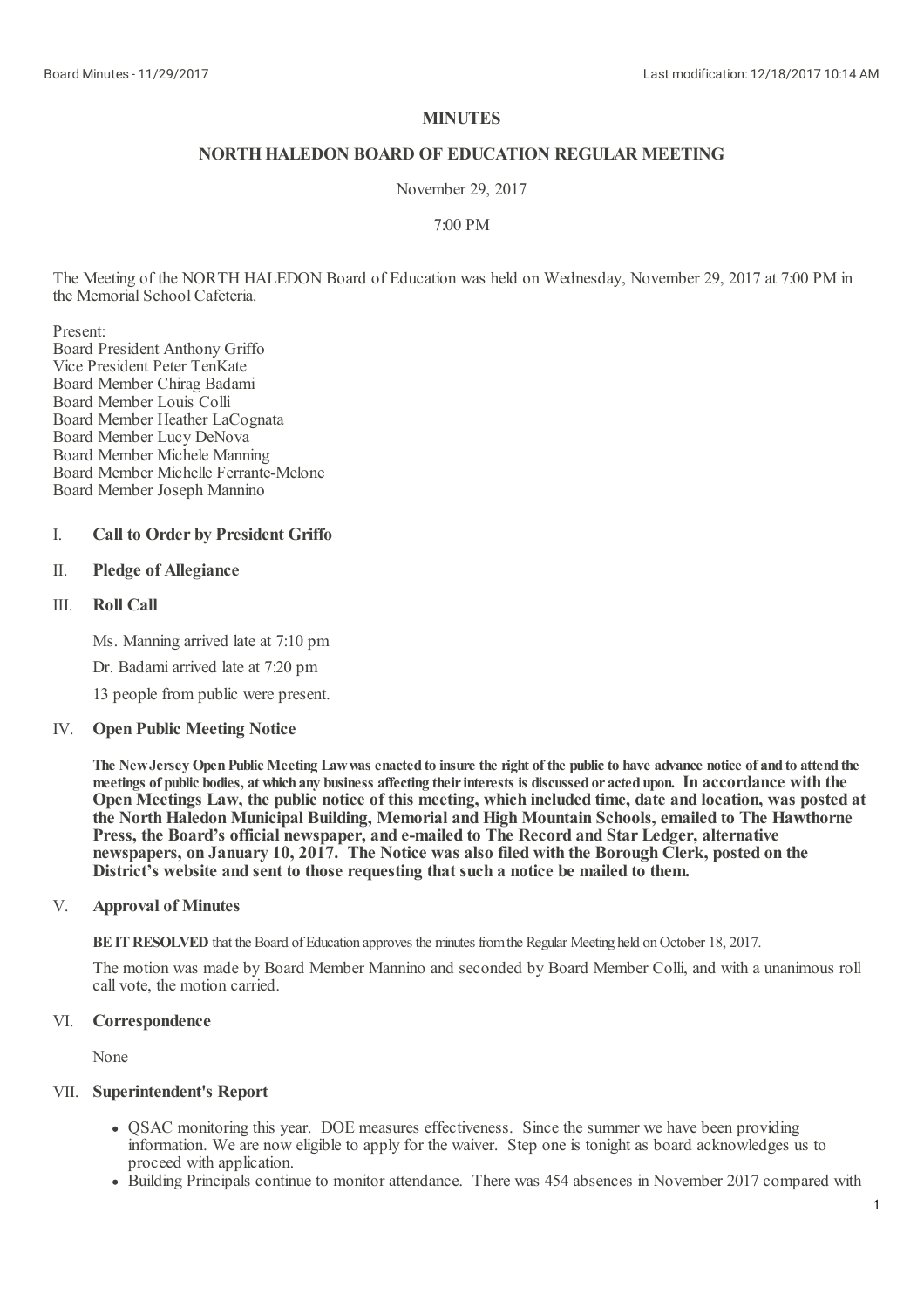487 in November 2016.

- The district wide email blasts continue.
- Go Green Initiative continues with application to Sustainable NJ for grants for hand dryers.

Ms. Padula commented that she is helping Mr.Maguire with grant applications and we have submitted applications for two \$2,000 grants and one \$10,000 grant. The district spends about \$7,500 annually on paper towels so would like to replace with hand dryers.

- A. Enrollment
	- Memorial-364
	- HMS-280
	- Total in District-644
- B. HIB Report

One unsubstantiated case

## VIII. **Presentations**

A. Mrs. Tait -Makerspace/One Book, One School

Presentation was not given.

B. Mrs. Lind-Professional Development/Test Analysis

PARCC analysis: have shared google forms amongst grade levels

Parent Conference Prep

Rachel Ishak who has been working with Mrs. Dean willcomplete her social work internship in December. She has had an exceptional experience as per the feed from her and Cairn University.

### Professional Development

Dyslexia-2 Part webinar state mandate has been completed by all special education faculty, ELL, BST and CST.

Rutgers Math PD: Word Problems: Ms. Bouma will turn key.

Speech Therapist PD: Story grammar-multi sensory PD on story structure to increase comprehension tools to use in the classroom.

Special Ed focus/goals-Improving IEP writing to ensure that data is reflected. Working together to ensure all teachers are supported with write ups, parental meetings and the child is fully reflected. Review of programs ensuring least restrictive environments. Construct behavioral plans as a team to ensure best practices in classrooms and all-around home to schoolconnections.

Mrs. Lind will be hosting a book warming on December 15. It is a review of reading levels, strategies, differentiation and best practices. Teacher volunteers willattend and information will be provided for students to take home.

### IX. **Business Administrator's Report**

- ASSA (Application for State Student Aid) for the 2018/19 school year has been submitted.
- DRTRS (District Report of Transported Resident Students) for 2017/18 school year has been submitted.
- New stair project at Memorial School has been completed.
- Budget process has started. Budget request worksheets are due to the business office by December 4th. We are in <sup>a</sup> trial period of trying out new software for agenda development and meeting minutes.
- 

### X. **Representative's Reports**

| <b>Committee</b>                          | <b>Members</b> | <b>Reports</b>                                  |
|-------------------------------------------|----------------|-------------------------------------------------|
| <b>Board of Recreation</b><br>Ms. Manning |                | Soccer Wrapping up. Basketball getting started. |
| <b>Borough Council</b>                    | Ms. LaCognata  | Nothing to report.                              |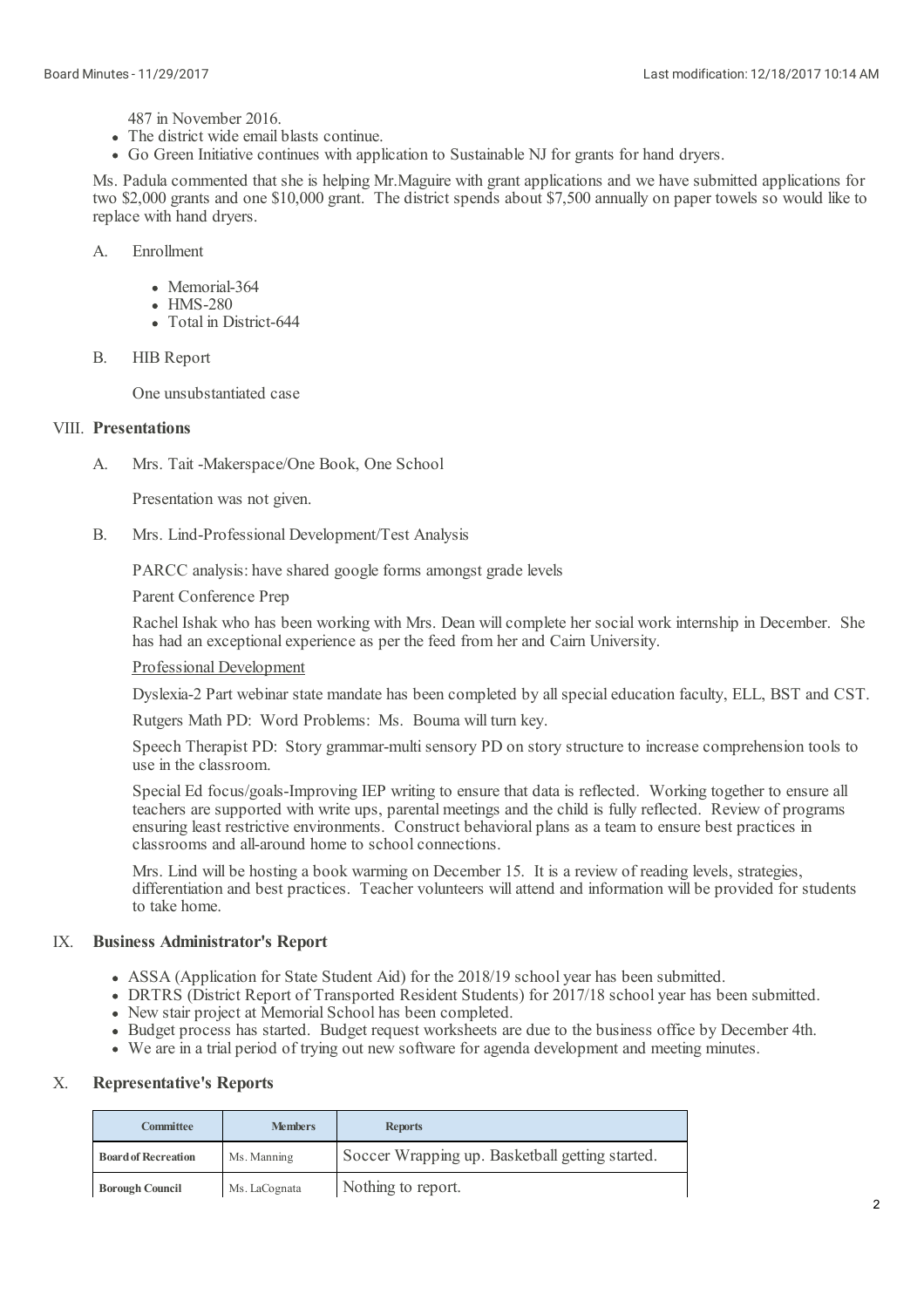| <b>Planning Board</b>   | Ms. LaCognata | Nothing to report<br>Santa mailbox is available                                                                                                                                                                                                                                                                   |
|-------------------------|---------------|-------------------------------------------------------------------------------------------------------------------------------------------------------------------------------------------------------------------------------------------------------------------------------------------------------------------|
| <b>PCSBA/NJSBA</b>      | Ms. DeNova    | Training tomorrow "Are u steam ready?<br>Encourage administration to go to training. 3 r's:<br>Roles, Responsibilities and Resources for new<br>board member training Dec 5 at Montain Lakes.<br>Dec 4 at Brownstone regular monthly school board<br>meeting featuring "Current Issues in School Law &<br>Ethics" |
| P.C.E.S.C.              | Mr. Coffaro   | Nothing                                                                                                                                                                                                                                                                                                           |
| <b>Public Relations</b> | Ms. DeNova    | Nothing                                                                                                                                                                                                                                                                                                           |

### XI. **Petitions of Citizens on Agenda Items Only**

None

### A. Motion to Open the Floor

The motion was made by Board Member Manning and seconded by Board Member Mannino, and with a unanimous roll call vote, the motion carried.

B. Motion to Close the Floor

> The motion was made by Board Member DeNova and seconded by Board Member Manning , and with a unanimous roll call vote, the motion carried.

# XII. **Finance**

BE IT RESOLVED, upon the recommendation of the Superintendent, the Board of Education hereby approves motions: A) Approval of District Claims; B) Acceptance of Monthly Financial Reports for August 31, 2017; C) Approval of Transfer of Funds for August 31st, 2017; D) Acceptance of Monthly Financial Reports for September 30, 2017; E) Approval of Transfer of Funds for September 30, 2017; F) Acceptance of Monthly Financial Reports for October 31, 2017; G) Approval of Transfer of Funds for October 31, 2017; H) Approval of Sustainable New Jersey Grant Submission; I) Approval of Investors Foundation Grant submission; J) Submission of **AmendedApplication forFY2018 IDEAGrant; K) Submission of AmendedApplication forFY2018 ESEAGrant; L) Approval for** district to sell items on Govdeals.com; M) Approval of Contract with West Bergen Mental Care; N) Acceptance of FY17 CAFR, **Auditor's Management Report andDistrict Corrective ActionPlan**

**Ms. LaCognata and Mr. Mennino were not present forthis vote.**

The motion was made by Vice President TenKate and seconded by Board Member DeNova, and with a unanimous roll call vote, the motion carried.

### A. Approval of District Claims

Resolved that upon the recommendation of the Superintendent and the Business Administrator, the Board of Education approves the attached lists of claims for November in the total amount of \$1,138,948.24 be approved for payment, as follows:

| i. General Operating Fund (Funds $10,11 \& 12$ ) |           |    | \$1,037,572.69 |
|--------------------------------------------------|-----------|----|----------------|
| ii. Special Revenue Fund                         | (Fund 20) | S. | 57,346.68      |
| iii. Capital Projects Fund                       | (Fund 30) | S  | 0.00           |
| iv. Debt Service Fund                            | (Fund 40) | S. | 0.00           |
| v. Enterprise Fund                               | (Fund 60) |    | 44,028.87      |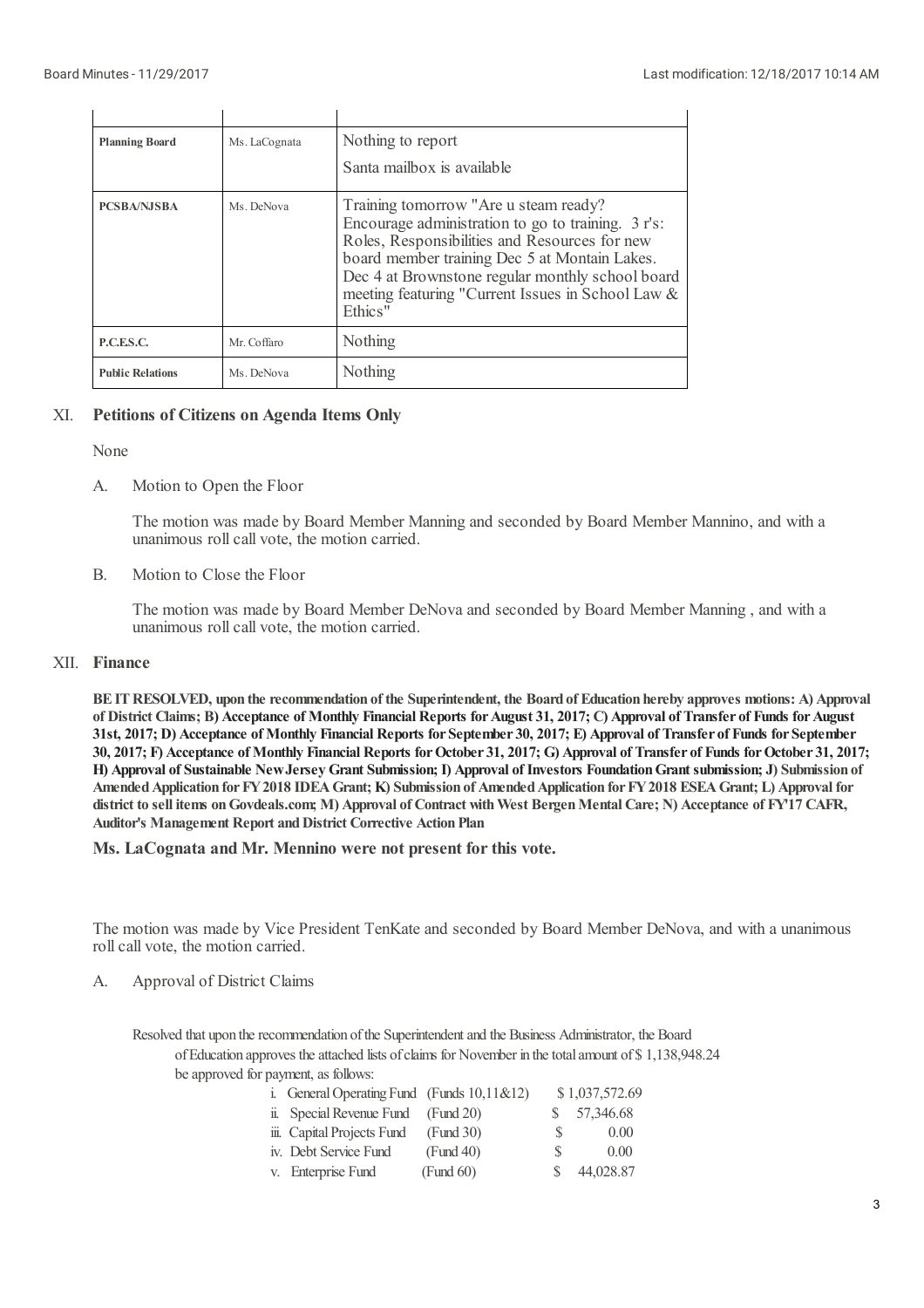.

## **Ms. Melone abstained from voting on the following vouchers: 8006; 8021;7967**

**Ms. Melone voted No on the following vouchers: 7950; 7952**

**Ms. DeNova voted No on the following voucher: 7967**

## **Mr. Colli voted No on the following voucher: 7967**

Ms. Melone requested further clarification on the following vouchers: 7938; 7950; 7952;7956; 8023; 8013 and 8018. Mrs. Andreniuk responded.

Ms. Melone asked if the replacement of the steps at Memorial was ever discussed with the full board. Mr.<br>Griffo replied that it was included in the 5 year plan, which was very detailed, that was presented in June. Ms. Melone responded that it is best practice for big ticket items to be fully discussed by the board. The board has a financial responsibility and feels that item was not discussed.

Mr. Colliasked why did the project cost so much and if we went out to bid. Mr. Griffo replied that he is sure the proper procedures was followed in obtaining more than one quote.

Ms. Denova requests that five year plan be reviewed again and wants to know who should be tracking the work being done to make sure it is in compliance with the plan. Mr. Griffo replied that the plan will be looked at again during budget process and that the business office will monitor the plan to make sure projects are in compliance with it.

Ms. DeNova commented that we approved mulch bills in the amount of \$13,000 last month and \$6,000 this month and she thought that town is supposed to maintain playground. Before the land swap the town used to maintain the playground. Mr. Griffo replied that there is no written agreement that states the town will maintain the playground. The Mayor offered his help in maintenance of playground. Ms. Manning also responded that she was on the PTO when the playground was put in and it was with the understanding that the board would maintain it and the Mayor would offer assistance when needed.

Ms DeNova commented that ck# 7967 to Genova Burns could have been avoided because the board shouldn't have hired an attorney there was nothing to defend.

Ms. DeNova asked if the auditor is going to do a presentation to public of the CAFR Report. Mr. Griffo replied that we can ask him back to December meeting to present to public and to answer questions.

### B. Acceptance of Monthly Financial Reports for August 31, 2017

Resolve that upon the recommendation of the Superintendent and the Business Administrator, the Board of Education accepts the Board Secretary's and Treasurer's Reports for the month ending August 31, 2017 and has determined that they are in agreement; Furthermore, resolved that, the Board of Education acknowledges receipt of the Board Secretary's certification, as noted below:

Pursuant to N.J.A.C.6A-16.10(c)3 and 4, I certify that as of August 31, 2017, no budgetary line item account has obligations and payments which in total exceed the amount appropriated by the North Haledon School District Board of Education, pursuant to N.J.A.C. 18A 22-8 and 18A 22-8.1

Furthermore resolve that pursuant to N.J.A.C. 6A 23A-16.10(c), the Board of Education certify that as of August 31, 2017, after the review of the Board Secretary's monthly financial report, appropriation section, and upon consultation with appropriate district officials, and to the best of our knowledge no major account fund has been over-expended in violation of N.J.A.C. 6A 23A-16.10(b), that sufficient funds are available to meet the district's financial obligations for the remainder of the school year and that in accordance P.L.2004 Ch.73, budgetary transfers cumulatively in excess of 10% that require the approval of the Commissioner of Education are listed below and the required approval by the Executive County

Superintendent of Schools has been requested above.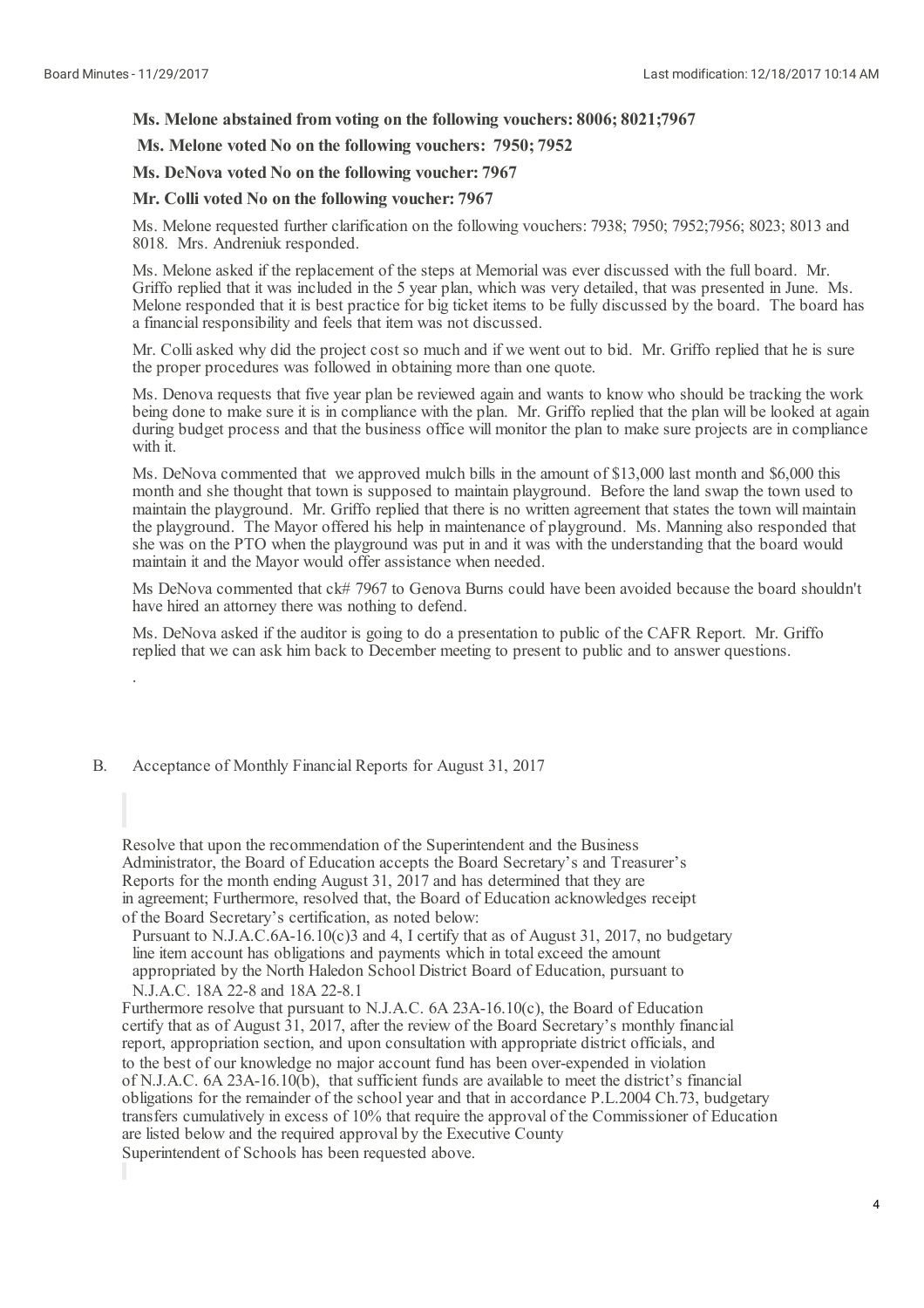C. Approval of Transfer of Funds for August 31, 2017

> Resolve that upon the recommendation of the Superintendent and the Business Administrator, the Board of Education approves the transfer of funds in accordance with the attached list of adjustments for the month of August 31, 2017. The Board also authorizes the Superintendent to make interim transfers and report them at the next Board Meeting.

D. Acceptance of Monthly Financial Reports for September 30, 2017

Resolve that upon the recommendation of the Superintendent and the Business Administrator, the Board of Educati accepts the Board Secretary's and Treasurer's Reports for the month ending September 30, 2017 and has determin that

they are in agreement; Furthermore, resolved that, the Board of Education acknowledges receipt of the Board Secretary's

certification, as noted below:

Pursuant to N.J.A.C.6A-16.10(c)3 and 4, I certify that as of September 30, 2017, no budgetary line item account l obligations and payments which in total exceed the amount appropriated by the North Haledon School District Bo of Education, pursuant to N.J.A.C. 18A 22-8 and 18A 22-8.1

Furthermore resolve that pursuant to N.J.A.C. 6A 23A-16.10(c), the Board of Education certify that as of September 30,

2017, after the review of the Board Secretary's monthly financial report, appropriation section, and upon consultation with appropriate district officials, and to the best of our knowledge no major account fund has been over-expended violation of N.J.A.C. 6A 23A-16.10(b), that sufficient funds are available to meet the district's financial obligations the remainder of the school year and that in accordance P.L.2004 Ch.73, budgetary transfers cumulatively in excess 10% that require the approval of the Commissioner of Education are listed below and the required approval by the Executive County Superintendent of Schools has been requested above.

E. Approval of Transfer of Funds for September 30, 2017

Resolve that upon the recommendation of the Superintendent and the Business Administrator, the Board of Education approves the transfer of funds in accordance with the attached list of adjustments for the month of September 30 2017. The Board also authorizes the Superintendent to make interim transfers and report them at the next Board Meeting.

F. Acceptance of Monthly Financial Reports for October 31, 2017

Resolve that upon the recommendation of the Superintendent and the Business Administrator, the Board of Educati accepts the Board Secretary's and Treasurer's Reports for the month ending October 31, 2017 and has determined they are in agreement; Furthermore, resolved that, the Board of Education acknowledges receipt of the Board Secretary's

certification, as noted below:

Pursuant to N.J.A.C.6A-16.10(c)3 and 4, I certify that as of October 31, 2017, no budgetary line item account has obligations and payments which in total exceed the amount appropriated by the North Haledon School District Bo of Education, pursuant to N.J.A.C. 18A 22-8 and 18A 22-8.1

Furthermore resolve that pursuant to N.J.A.C. 6A 23A-16.10(c), the Board of Education certify that as of October 31, 2017, after the review of the Board Secretary's monthly financial report, appropriation section, and upon consultation with appropriate district officials, and to the best of our knowledge no major account fund has been over-expended violation of N.J.A.C.  $6A 23A-16.10(b)$ , that sufficient funds are available to meet the district's financial obligations the remainder of the school year and that in accordance P.L.2004 Ch.73, budgetary transfers cumulatively in excess 10% that require the approval of the Commissioner of Education are listed below and the required approval by the Executive County Superintendent of Schools has been requested above.

G. Approval of Transfer of Funds for October 31, 2017

> Resolve that upon the recommendation of the Superintendent and the Business Administrator, the Board of Education approves the transfer of funds in accordance with the attached list of adjustments for the month of October 31, 2017. The Board also authorizes the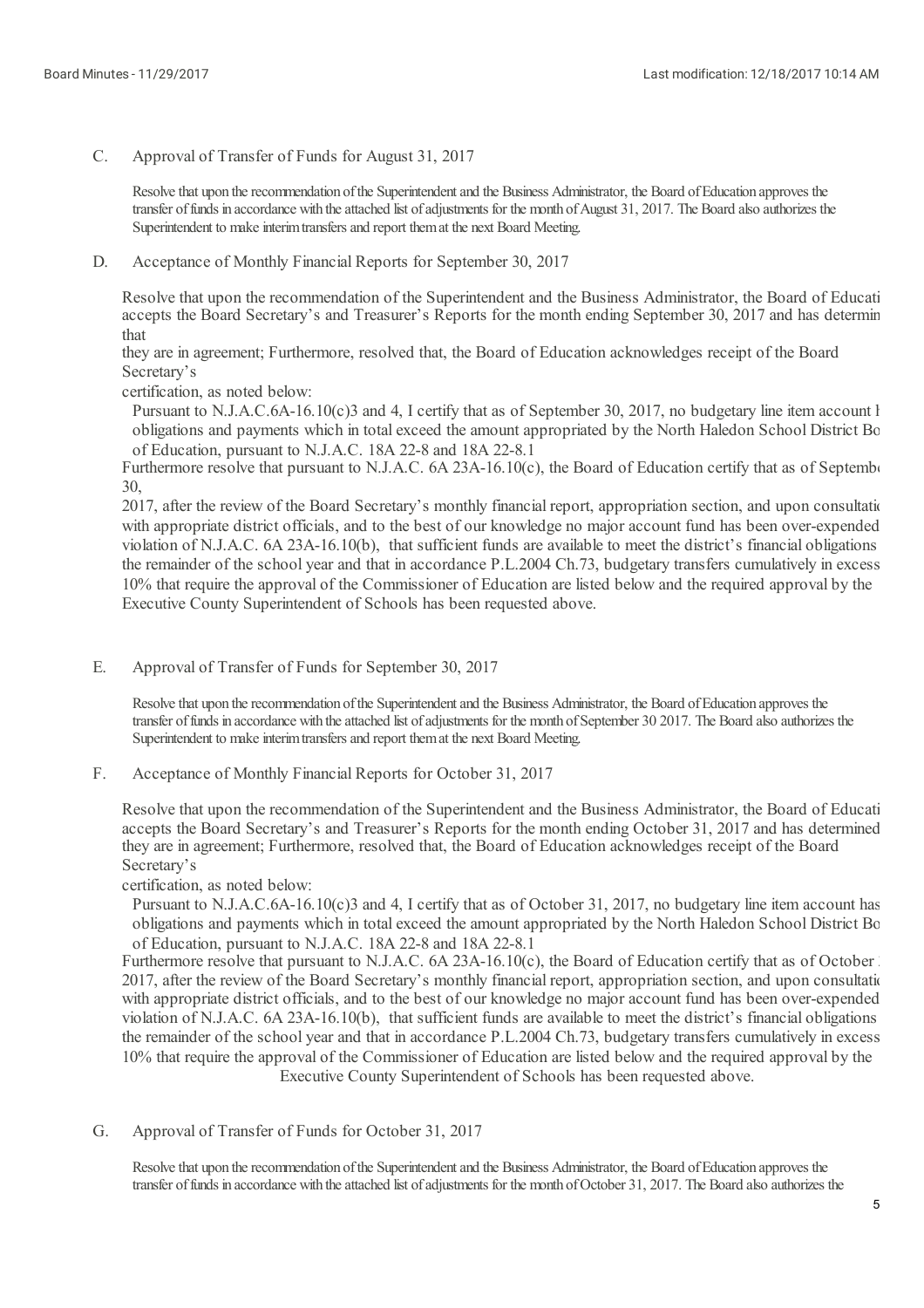Superintendent to make interim transfers and report them at the next Board Meeting.

H. Approval of Sustainable New Jersey Grant Submission

> WHEREAS, Sustainability means using resources wisely, saving money and reducing our impact on the environment, all of which willensure the future health, safety, and prosperity of our children; and; WHEREAS, The North Haledon Board of Education seeks to support and work with school staff and administrators, students and parents to ensure a safe and healthyenvironment for students by encouraging our schoolcommunity to implement sustainable, energy-smart,eco-friendly and cost-effective solutions. WHEREAS, North Haledon Board of Ed is participating in the Sustainable Jersey for Schools Program; and WHEREAS, one of the purposes of the Sustainable Jersey for SchoolsProgram is to provide resources to school districts to make progress on sustainability issues, and theyhave created a grant program called the Sustainable Jersey for Schools Small Grants Program;

THEREFORE, the North Haledon Board of Education has determined that North Haledon Public School District should apply for the aforementioned grant program. The Grant will provide monies for the installation of hand dryers in the bathrooms in both schools to save on paper towel consumption; THEREFORE, BE IT RESOLVED that of the North Haledon Board of Education, State of New Jersey, authorize the submission of the aforementioned Sustainable Jersey for Schools Grant.

I. Approval of Investors Foundation Grant Submission

> WHEREAS, The North Haledon Board of Education seeks to support and work with school staff and administrators, students and parents to ensure <sup>a</sup> safe and healthy environment for students. WHEREAS, Investors Foundation is dedicated to supporting creative initiatives to diverse community organizations that support Arts, Education, Health and Human Services, Youth, and Affordable Housing in the communities Investors Bank serves through its Investors Foundation Grant. THEREFORE, the North Haledon Board of Education has determined that North Haledon Public School District should apply for the aforementioned grant program. The Grant will provide monies to assist in the purchase of a new sign for High Mountain School. THEREFORE, BE IT RESOLVED that of the North Haledon Board of Education, State of New Jersey, authorize the submission of the aforementioned Investors Foundation Grant.

J. Submission of Amended Application for FY 2018 IDEA Grant

Resolved that upon the recommendation of the Superintendent of Schools and the Business Administrator, the Board of Education agrees to the submission of the amended FY 2018 IDEA Grant Application to the New Jersey Department of Education for approval due to rollover of FY 2017 IDEA Basic unexpended funds in the amount of \$2.887.00

K. Submission of Amended Application for FY 2018 ESEA Grant

> Resolved that upon the recommendation of the Superintendent of Schools and the Business Administrator, the Board of Education agrees to the submission of the amended FY 2018 ESEA Grant Application to the New Jersey Department of Education for approval due to rollover of FY 2017 unexpended funds as follows:

# Title 1- \$2.00

# Title IIA-\$6,424.00

L. Approval for district to sell items on Govdeals.com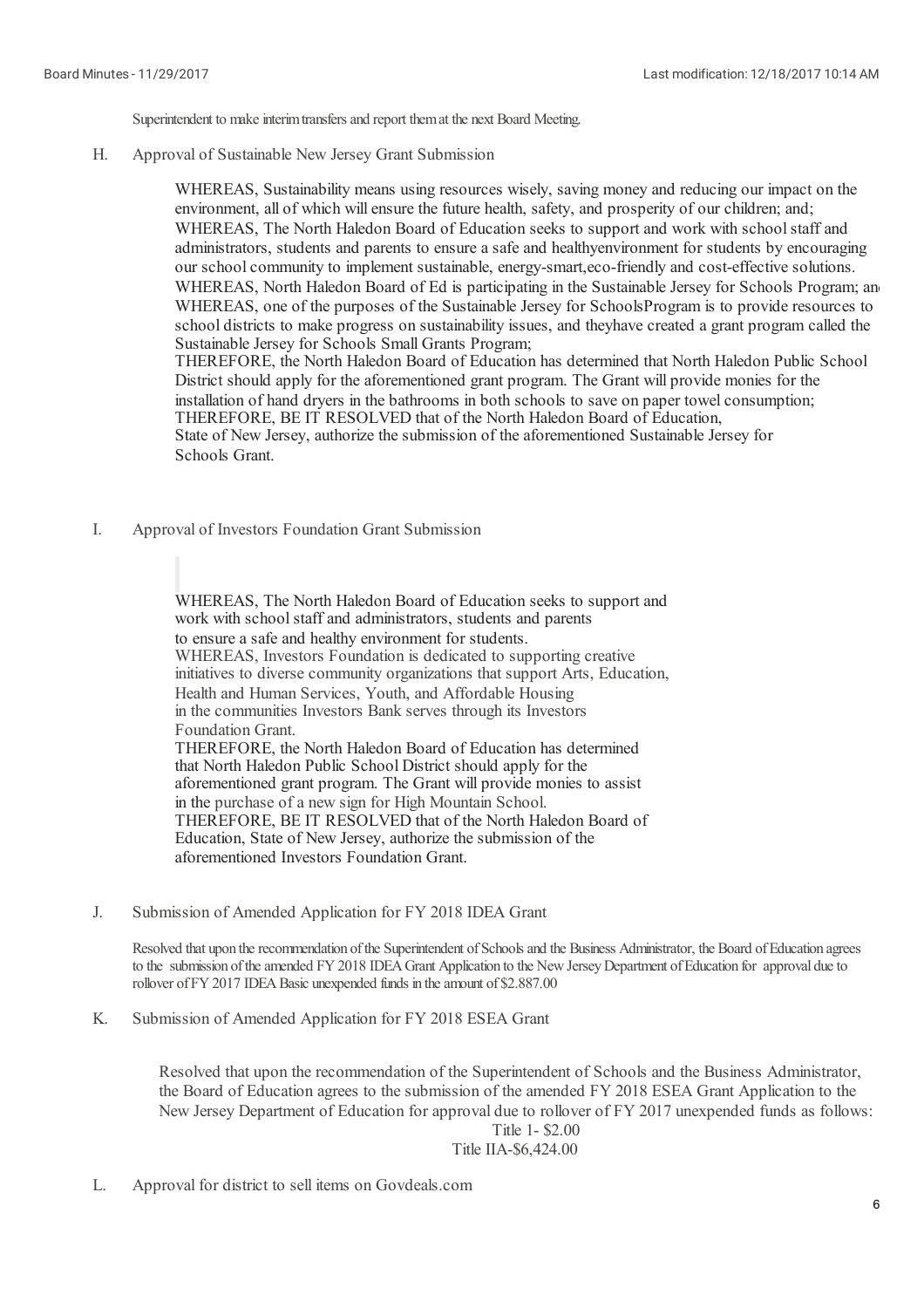Resolved that upon the recommendation of the Superintendent and the Business Administrator, the Board of Education approves the sale of obsolete and/or unwanted items on the Govdeals.com website.

Ms. Melone asked what is Govdeals.com. Mr. Griffo replied it's a website that allows municipalities and schools to sell obsolete and unwanted items.

Ms. Melone asked who decides what gets posted on the site to be sold. Mr. Griffo replied Mr. Coffaro and Mr. Maguire.

M. Approval of Contract with West Bergen Mental Care

> Resolved that upon the recommendation of the Superintendent and the Business Administrator and pursuant to PL 2015,Chapter 47, the Board of Education approves the contract with West Bergen Mental Healthcare requested mental health assessments as needed for the period of December 1, 2017-June 30, 2018. The rate are

as follows:

\$153.00 forassessments completed by a LCSW or LPC \$204.00 forassessments completed by an ANP \$319.00 forassessments completed by a Psychiatrist

Ms. Melone questioned what this service was for. Mrs. Andreniuk replied district requested student psychiatric testing.

N. Acceptance of FY'17 CAFR, Auditor's Management Report and District Corrective Action Plan

It is recommended by the Superintendent and the Business Administrator that the Board of Education accept the 2016-2017 Comprehensive Annual Financial Report (CAFR) and the Auditor's Management Report (AMR) as submitted by the business office and the district auditors Lerch, Vinci & Higgins, L.L.P. as summarized in the Audit Synopsis;

and it is further resolved that the Board approve the 2016-2017 Corrective Action Plan (CAP) prepared by the Business Administrator in response to recommendations in the 2016-2017 Comprehensive Annual Financial Report (CAFR) and Auditor's Management Report (AMR).

# XIII. **Personnel**

**BEITRESOLVED, upon the recommendation of the Superintendent, the Board of Education hereby approves motions: A)** Approval of Substitute List; B) Approval of Leave of Absence for Karen Gabriele; C) Termination of Maternity Leave Substitute; D) Approval of Part-Time Custodial Staff; E) Termination of Part-Time Custodian; F) Approval of Temporary Hour Increase for Non-Instructional Aide; G) Approval of Sub Nurse Rate Increase; H) Approval of Library Volunteer; I) Approval of Art Library **Volunteer; J) Approval of Part-Time Custodial Staff; K) Approval of Temporary HourIncrease forInstructional Aide**

Ms. Melone requested to table items B, C & E to be discussed in executive session. Mr Griffo announced that the items were tabled and would be voted on when public session is reopened after executive session.

## **Mr. Mennino was not present for voting on this item.**

The motion was made by Board Member DeNova and seconded by Board Member Manning , and with a unanimous roll call vote, the motion carried.

A. Approval of Substitute List

> Resolved that upon the recommendation of the Superintendent, the Board of Education approves the attached list of Substitutes for the 2017-2018 School Year.

B. Approval of Leave of Absence for Karen Gabriele

> Resolved that Karen Gabriele ("Gabriele") be granted a leave of absence under the federal Family Medical Leave Act from September 25, 2017 through December 22, 2017, due to her own serious health condition. This leave shall be with pay and a continuation of medical benefits. Gabriele will use 61 sick days during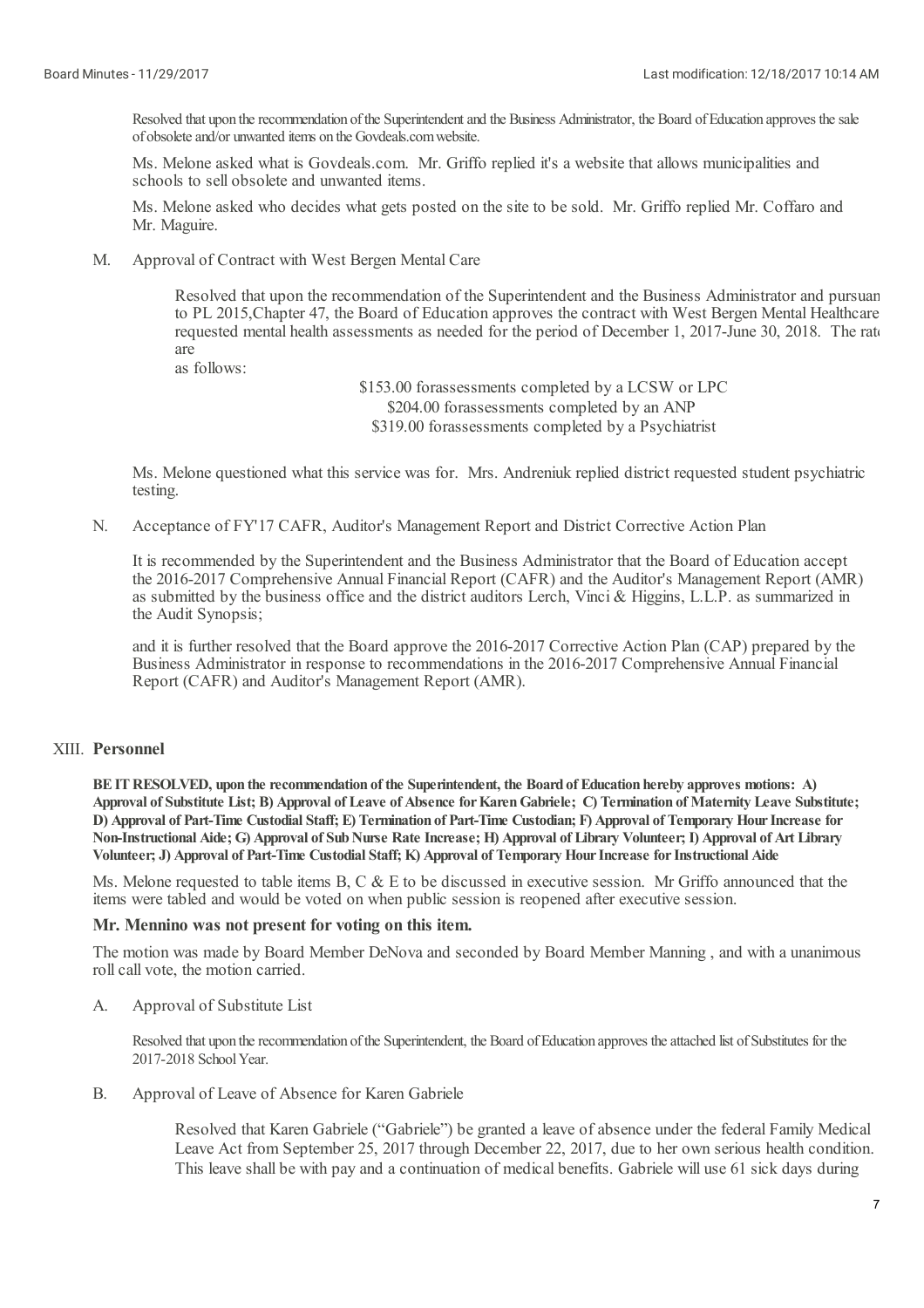her leave.

BE IT FURTHER RESOLVED that Gabriele shall return to work on January 2, 2018, and shall be paid for Holiday Recess from December 25, 2017 to January 1, 2018.

BE IT FURTHER RESOLVED that any requests to extend Gabriele's leave of absence shall be made to the building Principaland Superintendent as required by the Collective Negotiations Agreement, which request shall be subject to approval and federal and State statutes and regulations.

C. Termination of Maternity Leave Substitute

> Resolved that upon the recommendation of the Superintendent, that the Board approve the termination of maternity leave substitute teacher, Mrs. Caitlin Gallagher, effective January 3, 2018.

D. Approval of Part-Time Custodial Staff

> Resolved that upon the recommendation of the Superintendent, the Board of Education retroactively approves the appointment of Mr. Xhabir Molla, Part-Time Custodial Staffat a rate of \$11.00 per hour not to exceed 25 hours per week and starting on November 14th, 2017 for the 2017-2018 School Year.

E. Termination of Part-Time Custodian

> Resolved that upon the recommendation of the Superintendent, that the Board approve the termination of part-time custodian, Frank Ramirez, effective, retroactively, at the end of the school day on October 27, 2017

F. Approval of Temporary Hour Increase for Non-Instructional Aide

Resolved that upon the recommendation of the Superintendent, that the Board approve the temporary increase of 2 hours per day for Jen Olsen as a non-instructional aide in the classroom effective retroactively starting on November 14, 2017 until on or about February 5, 2018.

G. Approval of Sub Nurse Rate Increase

> Resolved that upon the recommendation of the Superintendent, that the Board approve the increase of the Substitute Nurse rate from \$125.00 per day to \$150.00 per day effective December 1, 2017

H. Approval of Library Volunteer

> Resolve that upon the recommendation of the Superintendent, that the Board of Education approves Library Volunteer, Cecelia Love for Memorial School, effective December 1, 2017 for the school year 2017-2018.

I. Approval of Art Volunteer

> Resolve that upon the recommendation of the Superintendent, the Board of Education approves Art Volunteer, Elizabeth Carbora for Memorial School, effective on or about December 13, 2017 for the school year 2017-2018, pending favorable outcome of Criminal HistoryCheck.

J. Approval of Part-Time Custodial Staff

> Resolve that upon the recommendation of the Superintendent, the Board of Education approves the appointment of Ms. Airje Sali, Part-Time Custodial Staff at a rate of \$11.00 per hour not to exceed 25 hours per week. Pending favorable outcome of Criminal History Check, Ms. Saliwillstart on orabout December 1st, 2017 for the 2017-2018 school year.

K. Approval of Temporary Hour Increase for Instructional Aide

Resolve that upon the recommendation of the Superintendent, the Board approves the temporary increase of hours from part-time to fulltime for Lynn McMurray as an Instructional Aide in the classroom retroactively starting on November 13, 2017 until on or about February 5, 2018.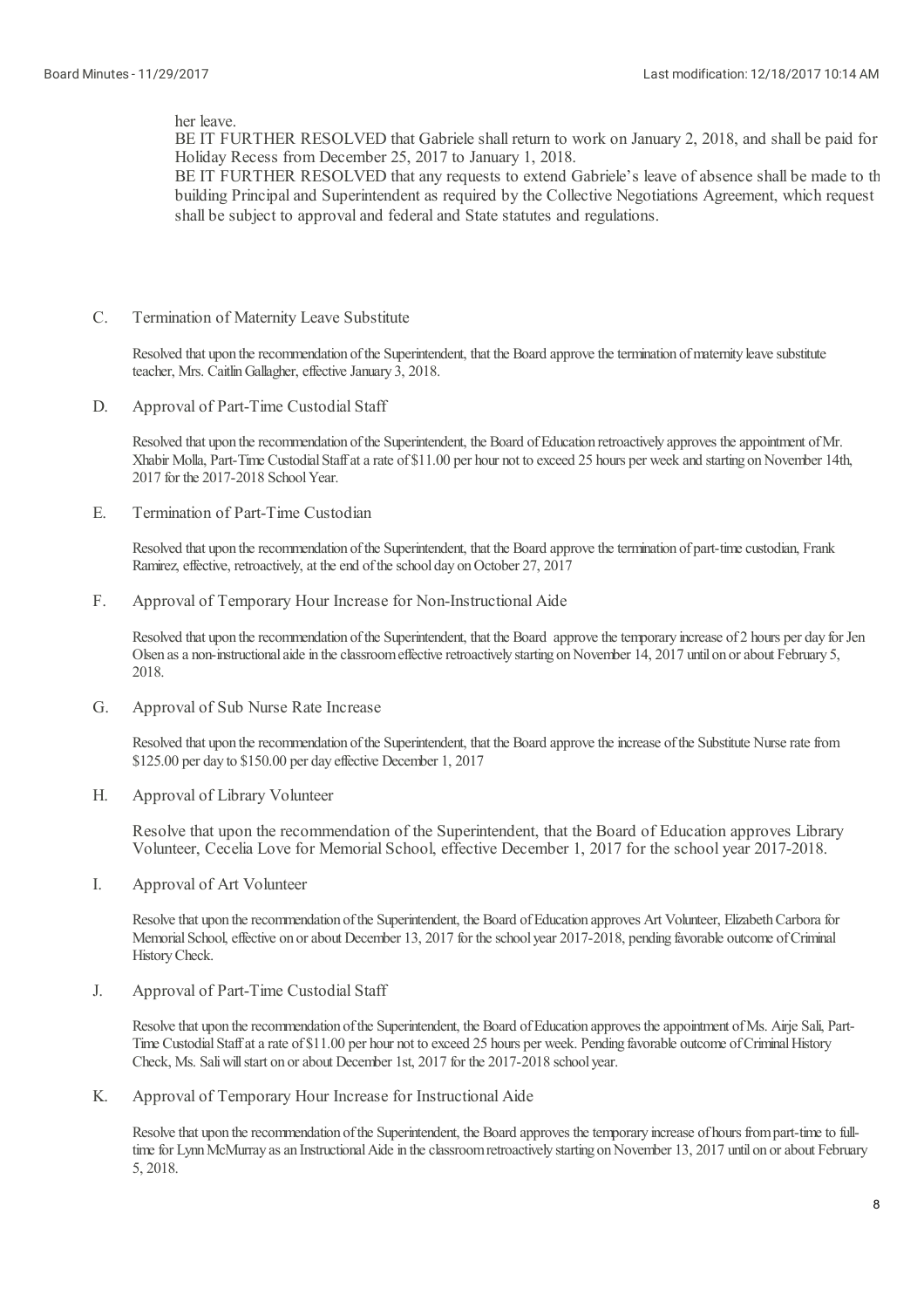# XIV. **Policy**

# XV. **Facilities & Services**

BE IT RESOLVED, upon the recommendation of the Superintendent, the Board hereby approves motion: A) Approval of District **Facilities Use, as noted below; B) Acknowledgment of School Bus EvacuationDrill**

The motion was made by Board Member DeNova and seconded by Board Member Manning , and with a unanimous roll call vote, the motion carried.

### A. Approval of District Facilities Use

Resolved that upon the recommendation of the Superintendent, the Board of Education hereby approves the following use of district facilities subject to non-conflicting events.

| Organization                       | Day                                                                              | Times                            | Location                                  | Purpose                                      |
|------------------------------------|----------------------------------------------------------------------------------|----------------------------------|-------------------------------------------|----------------------------------------------|
| PTO Club                           | Thursday's 10/19/17 - 6/14/2018                                                  | $3:00-$<br>4:00 <sub>pm</sub>    | HMS - Gym                                 | Sports Club                                  |
| <b>PTO</b>                         | $10/25/17$ , $10/26$ , $11/1$ , $11/2$ , $11/8$ , $11/15$ ,<br>11/16, 12/6, 12/7 | $3:00-$<br>4:00 <sub>pm</sub>    | $HMS - Room#132$<br>$(11/8/17 - Library)$ | <b>TREPS</b> Meeting                         |
| <b>BGClub</b> of<br>Hawthorne      | $1/19/18$ , $2/16$ , $3/16$ , $5/4$ , $5/18$                                     | $6.00$ pm-<br>8:00 <sub>pm</sub> | High Mountain School -<br>Gym             | Open Gym Night 5th -8th Grade                |
| <b>BGClub</b> of<br>Hawthorne      | $1/12/18$ , $2/2$ , $3/9$ , $4/13$ , $4/27$ , $5/11$                             | $6:00$ pm-<br>8:30pm             | Memorial School - Gym<br>& Cafeteria      | Open Gym & Games in Cafeteria<br>K-4th Grade |
| Borough of North<br>Haledon        | 1/2/2018                                                                         | $6:30$ pm-<br>$9:00$ pm          | HMS - Multi Purpose<br>Room               | <b>Town Reorganization Meeting</b>           |
| Pgm                                | NH Rec Basketball 11/13/17, 11/16, 11/20, 11/27, 11/30                           | $6:00$ pm-<br>8:00pm             | Memorial - Gym                            | NH Recreation Basketball Pgm                 |
| <b>Book Warming</b>                | Dec 15, 2017                                                                     | $6:00-$<br>7:00 <sub>pm</sub>    | Memorial - Library                        | Mrs. Lind                                    |
| <b>B&amp;GClub</b> of<br>Hawthorne | 1/4/18, 1/11, 1/18, 1/25, 2/1, 2/8, 2/15,<br>2/22                                | $6:00-$<br>7:30pm                | HMS-Cafeteria                             | Cooking Club: 5th-8th Grade                  |
| <b>B&amp;GClub</b> of<br>Hawthorne | 1/3/18, 1/10, 1/17, 1/24, 1/31, 2/7, 2/21,<br>2/28                               | $6:00-$<br>7:30 <sub>pm</sub>    | HMS - Cafeteria                           | Cooking Club: K-4th Grade                    |
|                                    |                                                                                  |                                  |                                           |                                              |

B. Acknowledgement of School Bus Evacuation

> WHEREAS, School administrators shall organize and conduct emergency exit drills at least twice within the school yearfor all students who are transported to and from school; And

WHEREAS, the school bus driver and bus aide shall participate in the emergency exit drills; and

WHEREAS,drills shall be conducted on school property and shall be supervised by theprincipal or person assigned to

act in a supervisory capacity; and

WHEREAS, drills shall be documented in the minutes of the local board of education atthe first board meeting following thecompletion of the emergency exit drill; Resolve that upon the recommendation of the Superintendent that the Board of Education acknowledges that a school bus emergency evacuationdrill was held onNovember 3rd, 2017 between 8:00AM – 8:15AM at High Mountain School. This drillwas supervised by Antonella Lind, and Theresa Troisiand included bus route # 1172F.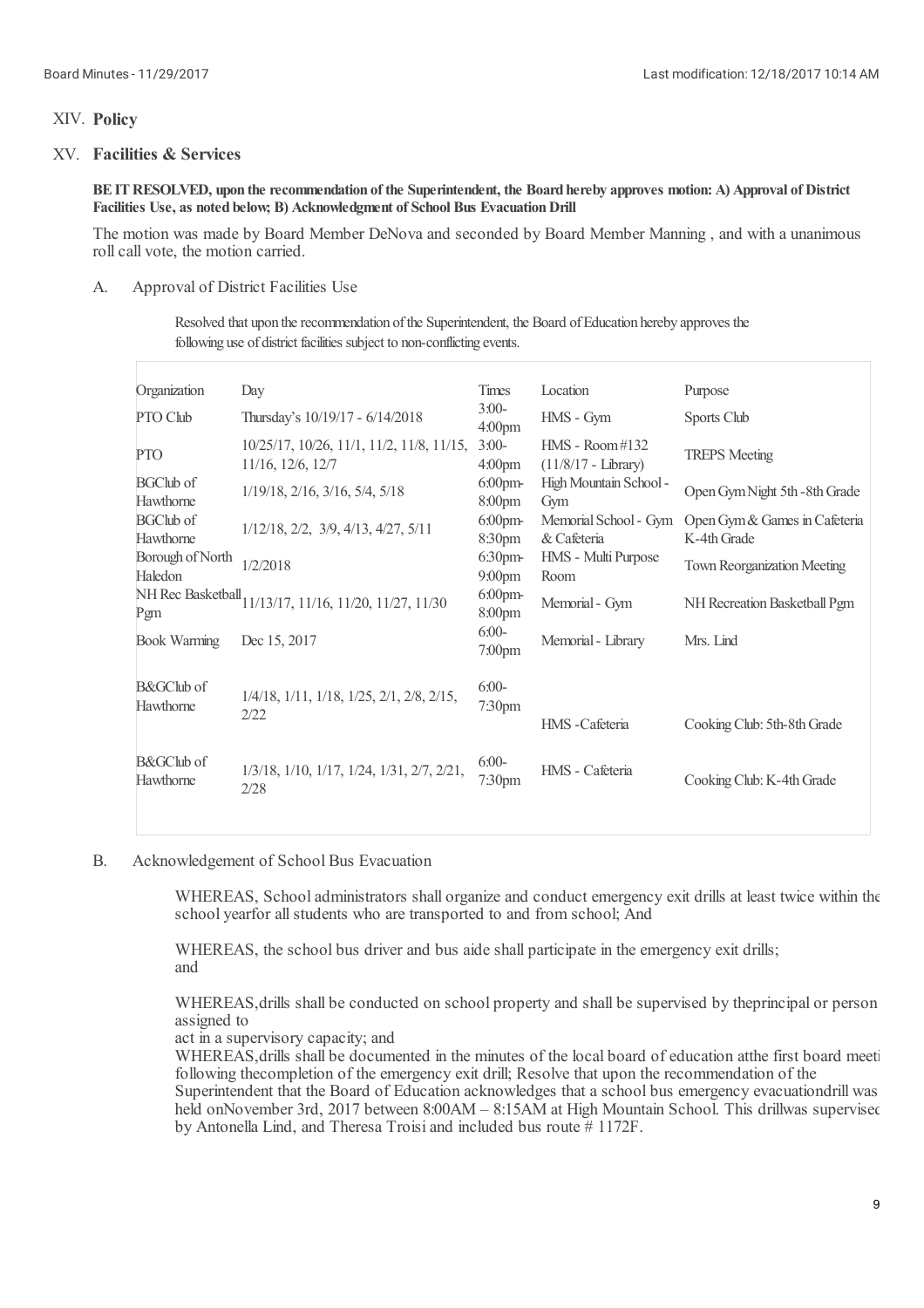# XVI. **Curriculum**

BE IT RESOLVED, upon the recommendation of the Superintendent, the Board hereby approves motion: A) Approval of Travel, Conferences, and Workshops & Related Expenses for the 2017-2018 School Year; B) Approval of Officer Phil Visit; C) Approval of **FieldTrip; D) Approval of SeventhGrade Assembly**

Ms. DeNova asked if fee is paid by parents for the 7th grade trip. Ms. Andreniuk responded yes.

The motion was made by Board Member Manning and seconded by Board Member DeNova, and with a unanimous roll call vote, the motion carried.

A. Approval of Travel, Conferences, Workshops & Related Expenses for the 2017-2018 School Year

> Resolve that upon the recommendation of the Superintendent that the Board of Education approves reimbursement and expenses previously approved by the Superintendent for the following staff development training, workshops conferences and/or seminars as they are directly related toand within the scope ofthe participant's duties and are critical to the instructional needs and/orefficient operation of the district. The traveland expenses are justified and within the guidelines established by the New Jersey Department of Education accountability regulations.

| Date                          | Participant             | Workshop                                                                                   | Location                                                     | Fee      | Other Cost      |
|-------------------------------|-------------------------|--------------------------------------------------------------------------------------------|--------------------------------------------------------------|----------|-----------------|
| Feb 9, 2018                   | John Maguire            | <b>Indoor Air Quality</b><br>Training                                                      | <b>Bergen County</b><br>Fire & Law<br>Academy,<br>Mahwah, NJ | No Cost  | Mileage & Tolls |
| Feb 23, 2018                  | John Maguire            | <b>Integrated Pest</b><br>Management<br>Training                                           | <b>Bergen County</b><br>Fire & Law<br>Academy,<br>Mahwah, NJ | No Cost  | Mileage & Tolls |
| Dec 11, 2017                  | Jessica VanDyke         | Speech Language<br>Pathologists:<br>Strengthening Social<br>Communication<br><b>Skills</b> | West Orange, NJ                                              | \$249.00 | Mileage & Tolls |
| Dec 11, 2017                  | Marissa Blakely         | Speech Language<br>Pathologists:<br>Strengthening Social<br>Communication<br><b>Skills</b> | West Orange, NJ                                              | \$249.00 | Mileage & Tolls |
| Oct 24, 2017-<br>Oct 26, 2017 | Mr. Nicholas<br>Coffaro | <b>NJSBA</b> Convention                                                                    | Atlantic City, NJ                                            | \$0.00   | Meals \$160.00  |
| Dec 13, 2017                  | Antonella Lind          | <b>NGSS</b><br>Implementation<br>Roundtable for<br>Administrators                          | Montclair State<br>University,<br>Montclair NJ               | \$30.00  | Mileage & Tolls |

B. Approval of Officer Phil Visit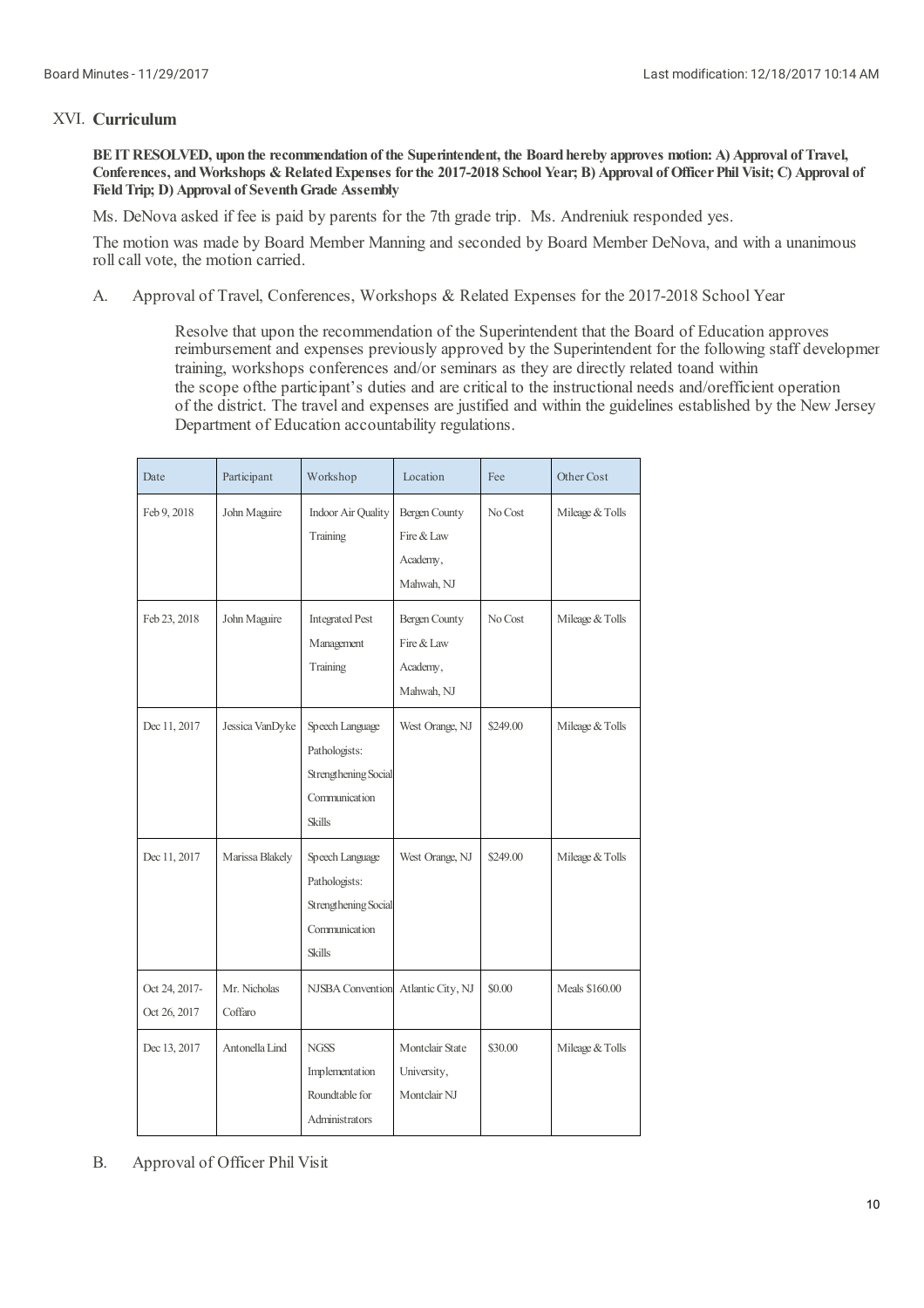Resolve that upon the recommendation of the Superintendent, that the Board of Education approves the Officer Phil Assembly; a visitation from North Haledon Police Department with our Kindergarten through Fourth Grade students on December 4th, 2017 at no cost to the Board of Education.

C. Approval of Field Trip

Resolve that upon the recommendation of the Superintendent, the Board of Education approves the following field trip, as noted below:

| <b>Date</b>    | Grade     | Location                          | <u>Fee</u>          |
|----------------|-----------|-----------------------------------|---------------------|
| March 22, 2018 | 7th Grade | Museum of Jewish Heritage, NY, NY | \$22.00 per student |

#### D. Approval of Seventh Grade Assembly

Resolve that upon the recommendation of the Superintendent, the Board of Education approves the visit of a Holocaust Survivor, through the Museum of Jewish Heritage in New York on March 23, 2018. This is an extended program for our 7th grade students who will be visiting the Museumthe day before.

# XVII. **Petitions of Citizens**

Mr. Ferrante states that the minutes from September 27th meeting did not accurately reflect what he said. He believes what he said was the email from Mayor George to Mr. Griffo and from Mr. Griffo to Mr. Coffaro said that "we need to say that we made a mistake." Also in subsequent meeting Mayor George stated "I do not contact you but you contact me." Mr. Ferrante went on to say that the lawsuit was not against school but against county clerk to not change the incorrect 2 year petition to 3 years. So lawsuit had nothing to do with the school district. He stated that the board did not have to do anything.

Mr. Carballo from Passaic County School Boards Association attended meeting to invite members to attend Dec 4th meeting at Brownstone. There are opportunities to interact with other school board members. The county association has a new president and vice president. Looking to make a strong county association.

Mayor George states that none of the current board of ed members were on the board when land swap was originally done. There was never a written agreement of what town was going to do in regards to the playground. PTA came to mayor and asked if town would help. Mayor gave \$15,000 to help build playground. He will help to maintain both High Mountain and Memorial school playgrounds as long as he is mayor. He believes the town gives a \$100,000 in shared services to the school district per year. Items such as picking up garbage and plow etc. No one asked the Mayor if the town would help to pay for the mulch but the town will pay what the cost was for the mulch. It was never intent that town would solely maintain playground. He also went on to comment that the administration made a mistake about the the seat term. If the board was being sued they had to hire an attorney because they needed legal advice. And as for his involvement in the school district, he became involved when there was a deficit. He got involved because no one would tell the town what happened. He will continue to be involved. He asked to review the budget to see where the town can help. Mayor George also reiterated that he has asked for dates for board meetings so they can be put on town calendars. The dates should be the same for continuity purposes.

Mr. Griffo asks Mayor George to confirm that he received the letter he wrote regarding Mr. Melone's letter.

Mayor George commented that he thinks the \$223,000 should stay in the schooland not be given back as tax relief.

Mr. Griffo states that past boards' disregard to the maintenance of the buildings has cost this board a lot of money. He went on to state that he needs an answer from Mayor George as to why information was released so he can investigate board.

Mr. Melone states that he is here to talk about letter sent by School Board President to Mayor and town council. He would like to know how many people on the board knew. Mr. Griffo replies that only one person knew before letter went out and that was Mr. TenKate. Mr. Melone proceeds to read a letter to the board and audience members. The letter is attached.

Mr. Griffo asks Mr. Melone from what source was his information received. What public meeting did the board state that it was giving back \$223,000 in tax relief?

Mr. Melone responds that he doesn't have to tell Mr. Griffo how he got the information. It's in the report.

A. Motion to Open the Floor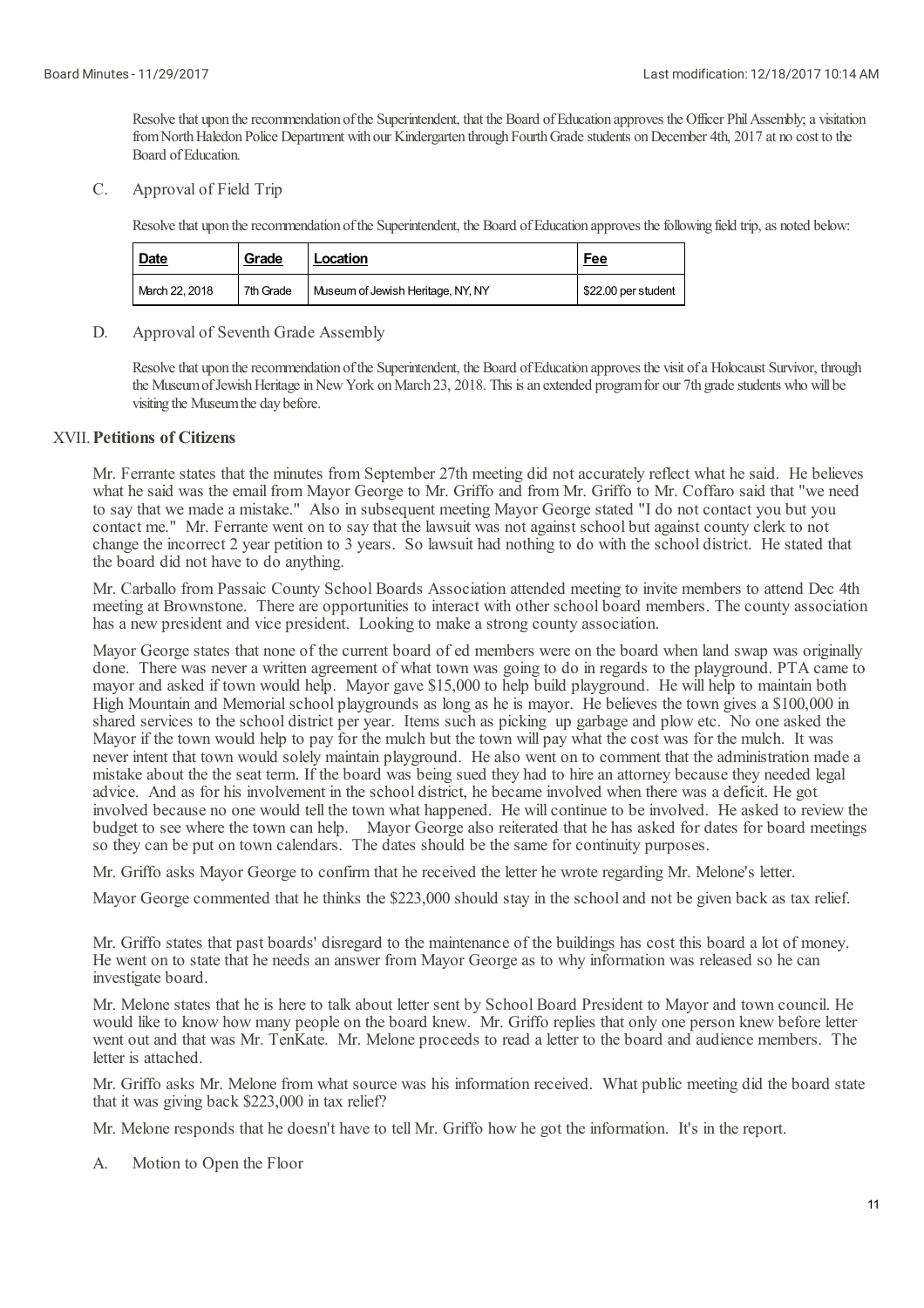The motion was made by Board Member Manning and seconded by Board Member DeNova, and with a unanimous roll call vote, the motion carried.

B. Motion to Close the Floor

> The motion was made by Board Member Manning and seconded by Board Member LaCognata, and with a unanimous roll call vote, the motion carried.

# XVIII. **Old Business**

None

# XIX. **New Business**

Mr. Griffo presented a copy of a letter he wrote to Mayor George. The letter is attached.

Ms. DeNova would like the district to start looking at adding a STEM program. As we start building the budget need to make sure budget meets our goals. Start smalland maybe only open to 8th graders.

Ms. Manning commented that the district tried a couple of years ago with including STEM but we weren't budget ready. She agrees that we should start thinking about it again.

# XX. **Future Meetings and Important Dates**

| December 20, 2017      | <b>Regular Meeting</b>        | $6:30$ p.m. |
|------------------------|-------------------------------|-------------|
| <b>January 3, 2018</b> | <b>Organizational Meeting</b> | $7:00$ p.m. |

# XXI. **Executive Session-Open**

WHEREAS C231, P.L. 1975, also known as the Open Public Meetings Act, authorizes a public body to meet in executive or private session under certain, limited circumstances; and

WHEREAS, said law requires the Board to adopt a resolution at a public meeting before it can meet in such an executive or private session;

THEREFORE, BE IT RESOLVED BY THE NORTH HALEDON BOARD OF EDUCATION that:

- 1. The Board has determined that it is necessary to meet in Executive Session on November 29, 2017 at 8:15 p.m. to discuss:
	- 1. matters considered confidential by federal law, state statute or court rule;
	- 2. matters which would impair the receipt of federal funds;
	- 3. matters which constitutes an unwarranted invasion of individual privacy;
	- 4. matters related to collective bargaining agreements;
	- 5. matters involving the purchase, lease oracquisition ofreal property;
	- 6. matters involving the setting of bank rates or investment of public funds where disclosure would harm public interest;
	- 7. tactics and techniques used in protecting the safety and property of the public;
	- 8. matters of pending litigation or items falling within attorney-client privilege;
	- 9. personnel matters related to employment, unless the individuals involved have requested in writing that the matter be discussed in public;
- 10. matters that may result in a fine or loss of license or permit.
- 2. The Board will make public the matter(s) discussed if and when confidentiality is no longer required.
- 3. The Board will take action pursuant to said discussion at a public meeting.

President Griffo reconvenes the meeting at 8:50 pm.

The motion was made by Board Member Manning and seconded by Board Member Mannino, and with a unanimous roll call vote, the motion carried.

## XXII.**Executive Session-Close**